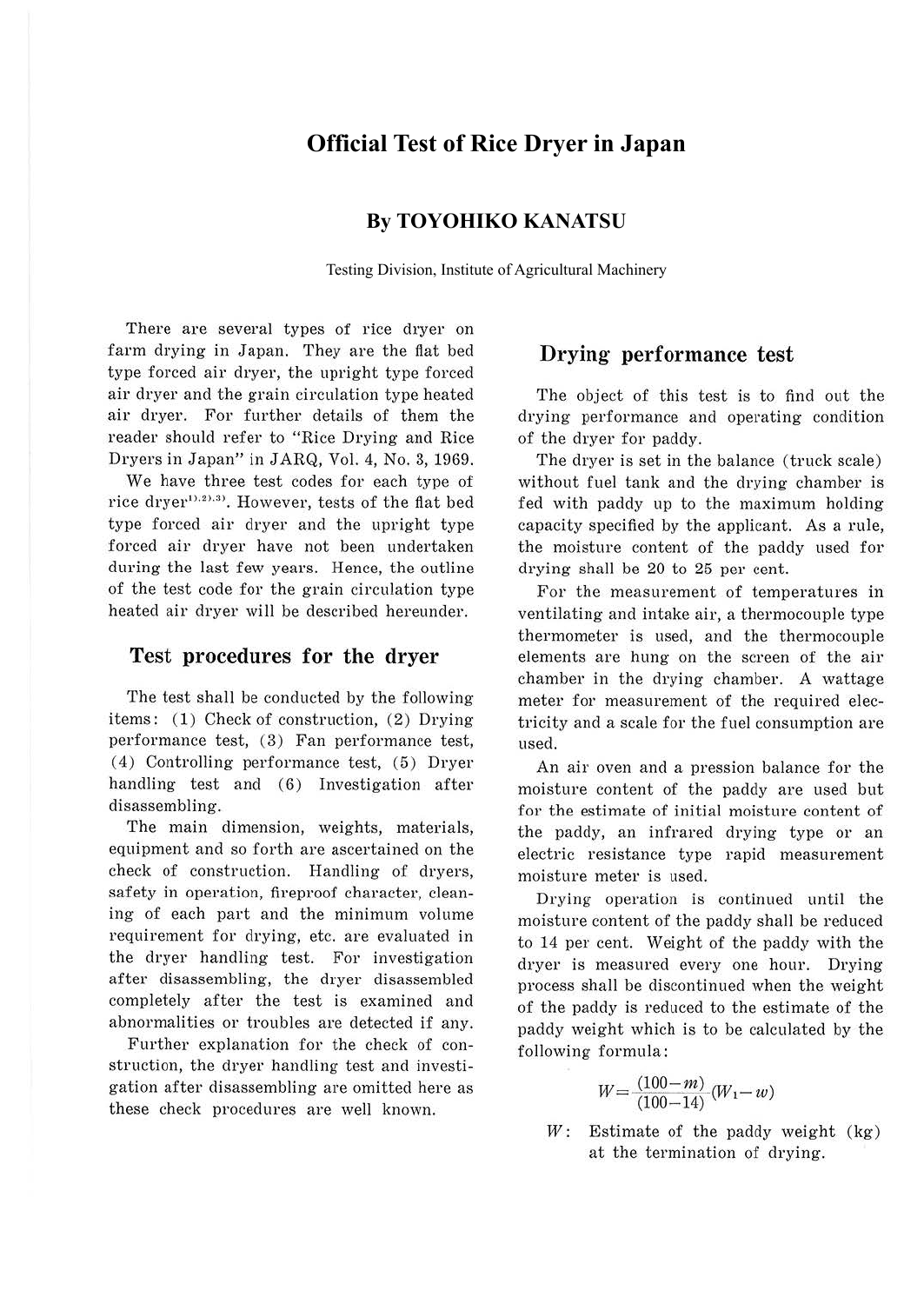- $W_1$ : Total weight (kg) of the loaded paddy.
- $w$ : Weight (kg) of loss or dispersed paddy during drying.
- $m:$  Mean moisture content in the sample grain at the initiation of drying.

The weight of the total loaded paddy and the time required for loading are measured to calcu late the hourly loading capacity, and the total weight of paddy before unloading and the time required for unloading are measured to calculate the hourly unloading capacity.

During loading and unloading about 500 g of sample paddy are taken out, and 1,000 kernels are husked to count cracked kernels and the increasing rate of cracked kemels is determined.

Each remainder of the sample paddy are investigated damaged grain (hulled grain, half hulled grain and broken grain). The increasing rate of damaged grain is calculated.

Twenty pieces of sample paddy (about 10 g each) are collected before they are loaded to the dryer to calculate the mean moisture content of paddy at the initiation of drying.

When the drying process is over, 20 pieces of sample paddy (about 10 g each) are collected at the fixed interval to calculate the mean and unevenness of moisture content in the drying. The unevenness of moisture content is expressed by the coefficient of variation. The formula for it is as follow :

$$
U = \frac{1}{m} \sqrt{\sum_{i=1}^{n} \frac{(m_i - \overline{m})^2}{(n-1)}}
$$

*U:* Coefficient of variation for moisture

content at the termination of drying  $(-)$ 

- $\overline{m}$ : Mean moisture content in the sample paddy  $(\% )$ .
- $m_i$ : Moisture content in each sample paddy  $(\% )$ .
	- n: Number of samples.



Fig. 1. An example datum on the drying performance test

| Table 1. Test results of the official tests of the grain circulating type heated air dryers |  |
|---------------------------------------------------------------------------------------------|--|
|---------------------------------------------------------------------------------------------|--|

| Items                                                                               | Range of results  | Mean of results |
|-------------------------------------------------------------------------------------|-------------------|-----------------|
| Maximum holding capacity of paddy (kg)                                              | $1,070\sim 2,590$ | 1,850           |
| Time for loading paddy (min)                                                        | $22 \sim 47$      | 31              |
| Time for unloading paddy (min)                                                      | $17 - 36$         | 28              |
| Coefficient of variation for moisture content at the termination<br>of drying $(-)$ | $0.007 - 0.021$   | 0.013           |
| Increasing rate of damaged grains $(\%)$                                            | $0 - 1.0$         | 0.11            |
| Increasing rate of cracked kernels $(\%)$                                           | $0 - 1.8$         | 0.4             |
| Mean drying rate $(\frac{\%}{h})$                                                   | $0.63 - 0.89$     | 0.75            |
| Static pressure efficiency $(\%)$                                                   | $40 \sim 50$      | 43              |
| Variation in the temperature on the screen of flow passage $(\%)$                   | $1, 2 \sim 20, 3$ | 9.3             |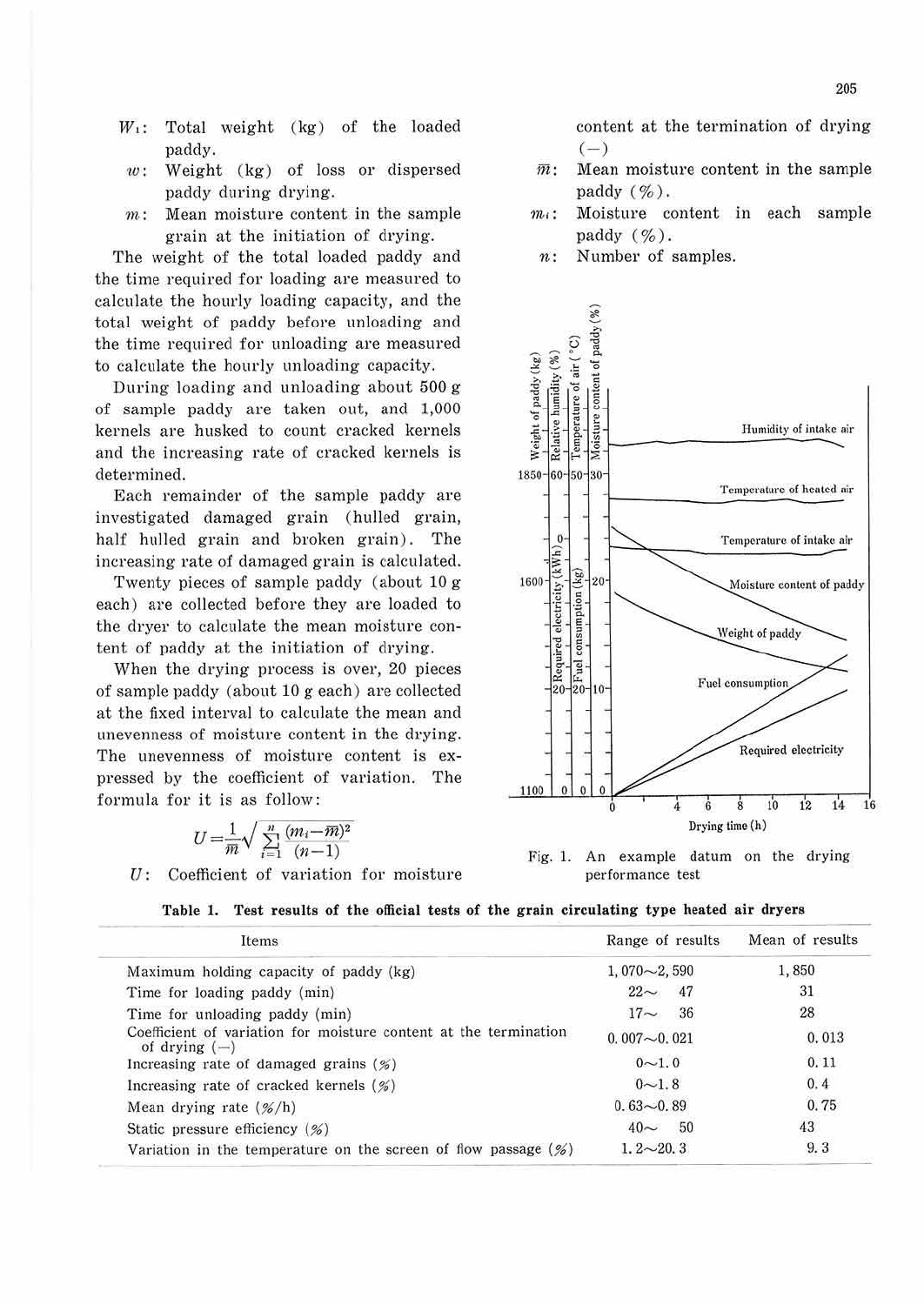Then, the quality of paddy is investigated on germination percentage, milling ratio, staining, odor production, etc.

An example of the data during the test is shown in Fig. I. Test results of many dryers are shown in Table I.

#### **Fan performance test**

The object of this test to find out the fan performance inclusive of heater and to obtain the data for estimation of the air flow rate for drying.

Test equipment shall be arranged as is illustrated in Fig. 2.

An electric dynamometer shall be used for measurement of the input power. A pilot tube shall be used to measure the air flow rate. A Gottingen type manometer or a micro pressure difference indicator of the same accuracy shall be used to measure the pressure.

Air flow rate shall be calculated based on the velocity of flow that is deduced from the mean of dynamic pressure at the 20 points placed on the cross sectional plane of the test duct for the measurement. Static pressure shall be calculated based on the mean static pressure sampled at two holes bored on the test duct for measurement.

The formulas for calculation<sup>4)</sup> are as follows:

$$
Q = A \sqrt{\frac{2g \cdot hd}{r}}
$$

- $Q:$  Air flow rate  $(m^3/s)$ .
- A: Sectional area of test duct (m<sup>2</sup>).
- g: Acceleration of gravity  $(9.8 \text{ m/s}^2)$ .

*hd*: Mean dynamic pressure (mm Aq or 
$$
kg/m^2
$$
).

*r:*  Weight of air at the testing  $\frac{\text{kg}}{m^3}$ .

$$
r = \frac{0.034 \cdot P}{(273.2 + t)}
$$

- *P:*  Absolute pressure of air in the test duct (mm Aq).
- t: Dry bulb temperature (°C) .

$$
Pt = hs + hd + \Delta p
$$

- *Pt:* Total pressure of the fan (mm Aq).
- *hs:* Static pressure of the test duct  $(mm Aq)$ .
- $\Delta p$ : Pressure loss of the test duct  $(\text{mm Aq})$ .

$$
\Delta p = \frac{0.025 \cdot L \cdot hd}{D}
$$

- *L:* Length of the test duct between the static pressure measuring position and the fan outlet (m) .
- *D:* Internal diameter of the test duct (m).

$$
Ps\!=\!Pt\!-\!hd(D/D_f)^4
$$

- *Ps*: Static pressure of the fan (mm Aq).
- $D_1$ : Internal diameter of the fan  $(m)$ .

$$
Ys = \frac{Q \cdot Ps}{75 \cdot B} \times 100
$$

 $Y_s$ : Static pressure efficiency  $(\% )$ .

*B:* Input power (PS).

Otherwise, the pressure at the center surface of the boss of the fan is measured and used for estimation of the air flow rate of drying.



Fig. 2. Test equipment for the fan performance test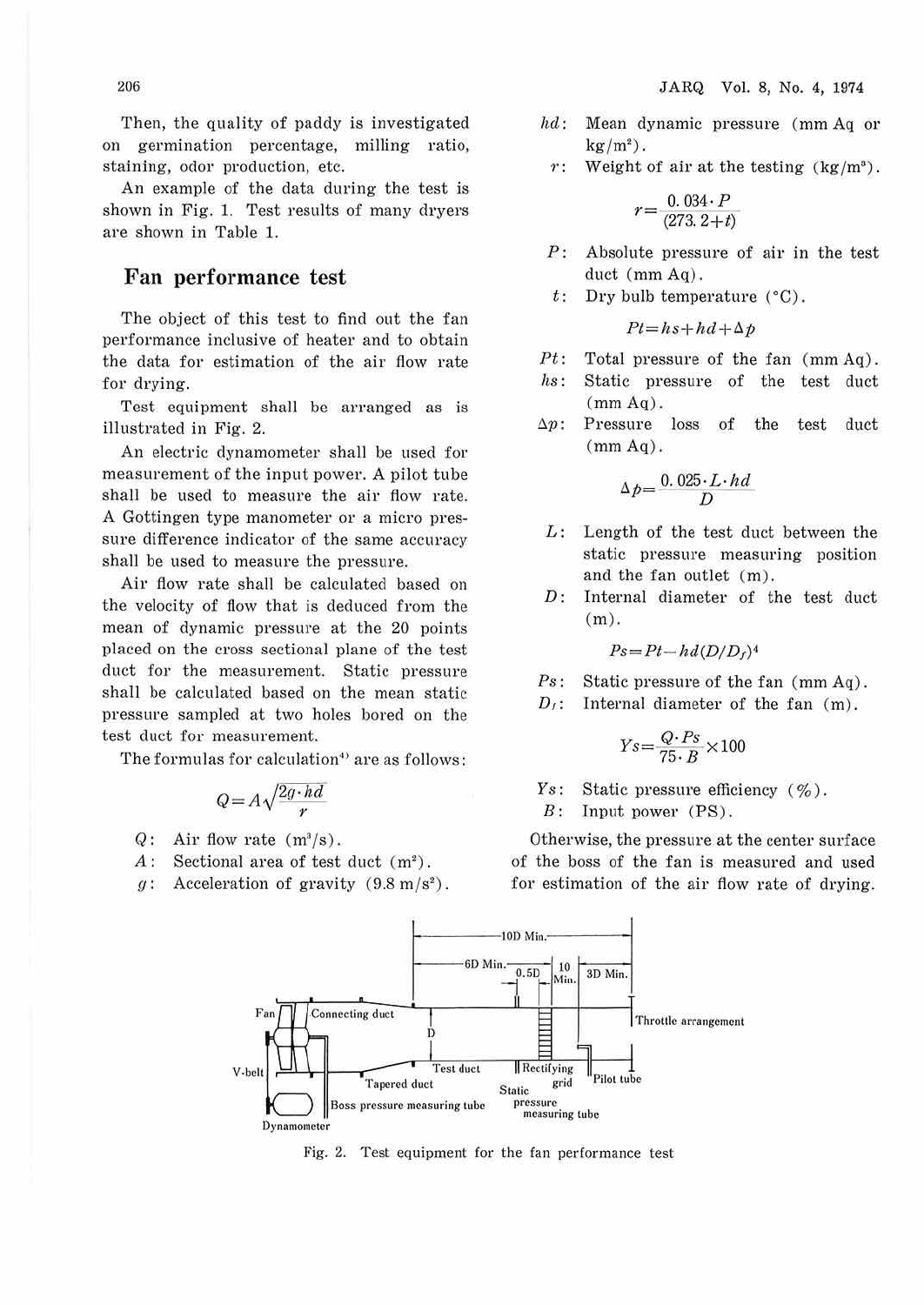

Fig. 3. An example of the results of the fan performance test

An example of the results of the fan performance test is shown in Fig. 3.

#### **Controlling performance test**

The object of this test is to find out the controllability of temperature of the heater.

A thermocouple type thermometer shall be used to measure the variation in the temperature of the drying air. The screen of the air chamber in the drying chamber shall be equally divided in each area and 12 pieces of thermocouple elements shall be hung around the center of the divided areas.

Grains shall be loaded to the dryer up to the maximum loading capacity of the drying chamber.

Temperature shall be measured in regard to the following two kinds of controlling methods:

1) The dryer shall be driven in the maximum temperature where stabilized operation of the machine is provided. The variation in the built-up temperature (raise) shall be measured for 30 min and temperature fluctuation shall be calculated on the basis of the

following formula :

$$
H = \frac{Th - Te}{Tm} \times 100
$$

- *H:* Variation in the temperature on the screen of flow passage  $(\% )$ .
- *1'h:* The maximum value in the mean of the measured temperature at each measuring spot (°C).
- $Tl$ : The minimum value in the temperature mentioned above (°C).
- *Tm*: Total mean value of the rising temperature of the air (°C) .

2) The dryer shall be driven in the minimum temperature where stabilized operation of dryer is available, and the variation in the rising temperature shall be measured for 30 min.

### **Standard for passing the test**

The standard to pass the test of the grain circulating type heated air dryer is as follows:

1) The drying rate per hour shall be more than  $0.6$  per cent/h.

2) The coefficient of variation of the mois-